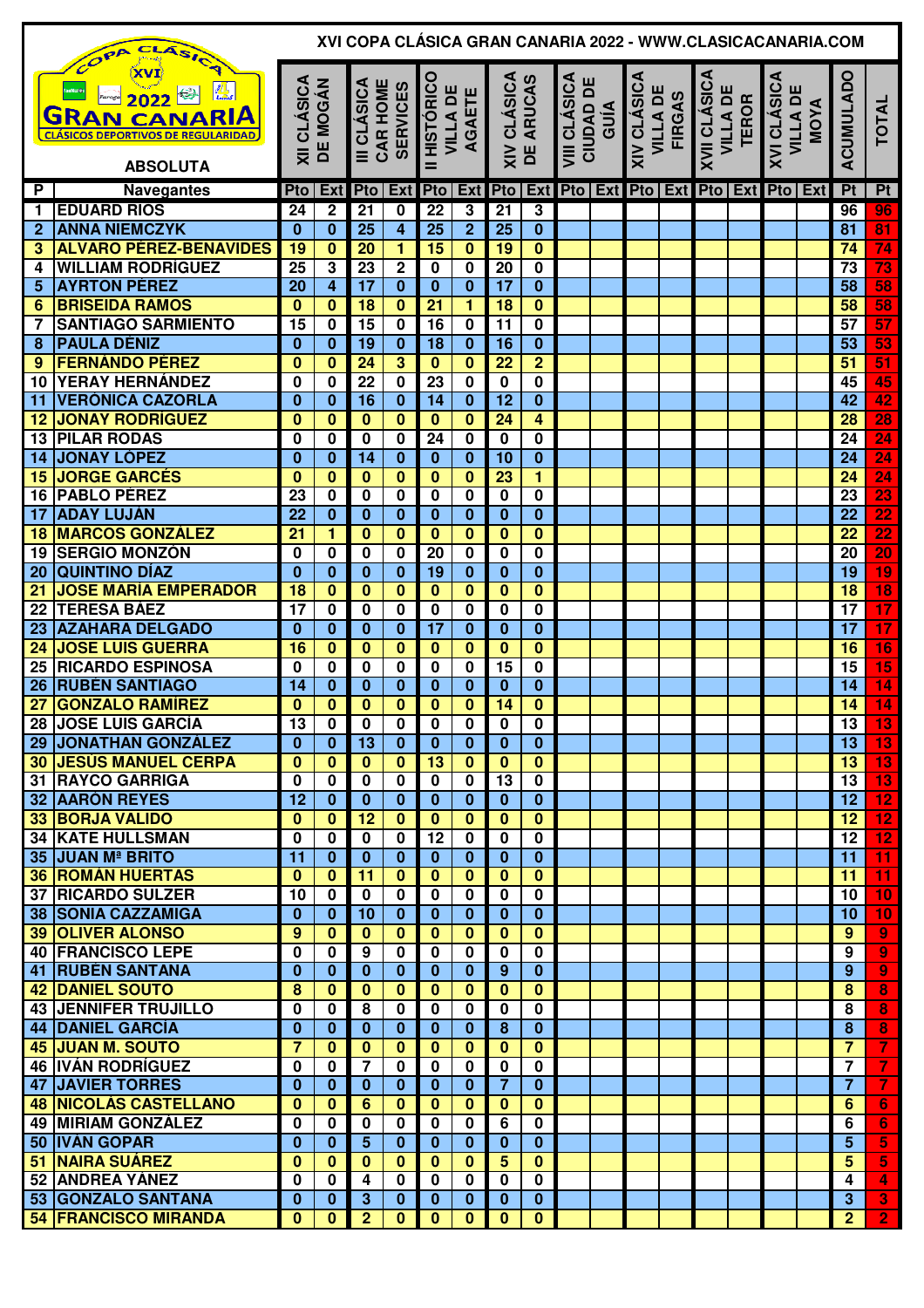|                 | XVI COPA CLÁSICA GRAN CANARIA 2022 - WWW.CLASICACANARIA.COM<br>CLASIC<br>COPA<br>ш                                                        |                         |                                |                         |                                            |                         |                                             |                         |                          |                                          |  |                                                                                       |  |                                                        |  |                                        |     |                 |                         |
|-----------------|-------------------------------------------------------------------------------------------------------------------------------------------|-------------------------|--------------------------------|-------------------------|--------------------------------------------|-------------------------|---------------------------------------------|-------------------------|--------------------------|------------------------------------------|--|---------------------------------------------------------------------------------------|--|--------------------------------------------------------|--|----------------------------------------|-----|-----------------|-------------------------|
|                 | $\frac{1}{L}$<br>Ka)<br>2022<br><b>GRAN CANARIA</b><br><b>CLÁSICOS DEPORTIVOS DE REGULARIDAD</b><br><b>ABSOLUTA</b><br><b>Conductores</b> |                         | XII CLÁSICA<br><b>DE MOGÁN</b> |                         | III CLÁSICA<br>CAR HOME<br><b>SERVICES</b> |                         | HISTÓRICO<br><b>VILLA DE</b><br>AGAETE<br>= |                         | XIV CLÁSICA<br>DE ARUCAS | <b>VIII CLÁSICA</b><br>CIUDAD DI<br>GUÍA |  | <b>XIV CLÁSICA</b><br><b>VILLA DE</b><br><b>FIRGAS</b><br>Pto   Ext   Pto   Ext   Pto |  | <b>XVII CLÁSICA</b><br><b>VILLA DE</b><br><b>TEROR</b> |  | XVI CLÁSICA<br><b>VILLA DE</b><br>MOYA |     | ACUMULADO       | <b>TOTAL</b>            |
| P               |                                                                                                                                           | Pto                     | Ext                            |                         | Pto   Ext                                  |                         | Pto   Ext                                   | <b>Pto</b>              |                          | <b>Ext</b> Pto Ext                       |  |                                                                                       |  |                                                        |  |                                        | Ext | P <sub>t</sub>  | Pt                      |
| 1               | <b>FRANCIS RÍOS</b>                                                                                                                       | 24                      | $\mathbf 2$                    | 21                      | 0                                          | $\overline{22}$         | 3                                           | 21                      | 3                        |                                          |  |                                                                                       |  |                                                        |  |                                        |     | 96              | 96                      |
| $\overline{2}$  | <b>CARLOS LUIS MIRANDA</b>                                                                                                                | $\bf{0}$                | $\bf{0}$                       | 25                      | 4                                          | 25                      | $\overline{2}$                              | 25                      | $\bf{0}$                 |                                          |  |                                                                                       |  |                                                        |  |                                        |     | 81              | 81                      |
| 3               | <b>BENTEJUÍ RODRÍGUEZ</b>                                                                                                                 | $\overline{25}$         | $\overline{\mathbf{3}}$        | 23                      | $\overline{2}$                             | $\overline{\mathbf{0}}$ | $\mathbf{0}$                                | $\overline{20}$         | $\bf{0}$                 |                                          |  |                                                                                       |  |                                                        |  |                                        |     | $\overline{73}$ | $\frac{1}{73}$          |
| 4               | <b>JOSE ANTONIO ÁLVAREZ</b>                                                                                                               | $\overline{19}$         | $\bf{0}$                       | $\overline{20}$         | 1                                          | $\bf{0}$                | $\bf{0}$                                    | 19                      | $\overline{\mathbf{0}}$  |                                          |  |                                                                                       |  |                                                        |  |                                        |     | 59              | 59                      |
| 5               | <b>JUAN PÉREZ</b>                                                                                                                         | 20                      | 4                              | $\overline{17}$         | $\bf{0}$                                   | $\bf{0}$                | $\bf{0}$                                    | $\overline{17}$         | $\overline{\mathbf{0}}$  |                                          |  |                                                                                       |  |                                                        |  |                                        |     | $\overline{58}$ | 58                      |
| 6               | <b>GUSTAVO RAMOS</b>                                                                                                                      | $\bf{0}$                | $\bf{0}$                       | $\overline{18}$         | $\bf{0}$                                   | $\overline{21}$         | 1                                           | 18                      | $\mathbf{0}$             |                                          |  |                                                                                       |  |                                                        |  |                                        |     | 58              | $\overline{58}$         |
| 7               | <b>SEBASTIÁN SANTANA</b>                                                                                                                  | 15                      | $\bf{0}$                       | $\overline{15}$         | $\bf{0}$                                   | 16                      | 0                                           | $\overline{11}$         | $\overline{\mathbf{0}}$  |                                          |  |                                                                                       |  |                                                        |  |                                        |     | $\overline{57}$ | $\overline{57}$         |
| 8               | <b>PEDRO DÉNIZ</b>                                                                                                                        | $\bf{0}$                | $\bf{0}$                       | 19                      | $\bf{0}$                                   | $\overline{18}$         | $\bf{0}$                                    | $\overline{16}$         | $\bf{0}$                 |                                          |  |                                                                                       |  |                                                        |  |                                        |     | 53              | $\overline{53}$         |
| 9               | <b>JUAN MANUEL LUIS</b>                                                                                                                   | $\bf{0}$                | $\bf{0}$                       | $\overline{24}$         | $\overline{\mathbf{3}}$                    | $\overline{\mathbf{0}}$ | $\overline{\mathbf{0}}$                     | $\overline{22}$         | $\overline{2}$           |                                          |  |                                                                                       |  |                                                        |  |                                        |     | $\overline{51}$ | $\overline{51}$         |
| 10              | <b>RICARDO ESPINOSA</b>                                                                                                                   | 0                       | $\bf{0}$                       | $\overline{22}$         | $\bf{0}$                                   | 23                      | 0                                           | $\overline{\mathbf{0}}$ | $\overline{\mathbf{0}}$  |                                          |  |                                                                                       |  |                                                        |  |                                        |     | 45              | 45                      |
| 11              | <b>HECTOR OJEDA</b>                                                                                                                       | $\bf{0}$                | $\bf{0}$                       | $\overline{16}$         | $\bf{0}$                                   | $\overline{14}$         | $\bf{0}$                                    | $\overline{12}$         | $\overline{\mathbf{0}}$  |                                          |  |                                                                                       |  |                                                        |  |                                        |     | $\overline{42}$ | $\overline{42}$         |
| 12              | <b>NICOLÁS SÁNCHEZ</b>                                                                                                                    | 17                      | $\bf{0}$                       | $\bf{0}$                | $\overline{\mathbf{0}}$                    | $\mathbf 0$             | $\bf{0}$                                    | $\overline{14}$         | $\overline{\mathbf{0}}$  |                                          |  |                                                                                       |  |                                                        |  |                                        |     | 31              | 31                      |
| 13              | <b>GREGORIO FONTANILLA</b>                                                                                                                | 18                      | $\mathbf 0$                    | 0                       | 0                                          | $\overline{12}$         | 0                                           | $\mathbf 0$             | $\overline{\mathbf{0}}$  |                                          |  |                                                                                       |  |                                                        |  |                                        |     | $\overline{30}$ | $\overline{30}$         |
| 14              | <b>JOSE ONÉSIMO RADRÍGUEZ</b>                                                                                                             | $\overline{\mathbf{0}}$ | $\bf{0}$                       | $\bf{0}$                | $\bf{0}$                                   | $\overline{\mathbf{0}}$ | $\bf{0}$                                    | $\overline{24}$         | $\overline{4}$           |                                          |  |                                                                                       |  |                                                        |  |                                        |     | $\overline{28}$ |                         |
| 15              | <b>TXEMA FORONDA</b>                                                                                                                      | $\bf{0}$                | $\bf{0}$                       | $\bf{0}$                | $\bf{0}$                                   | $\overline{24}$         | $\bf{0}$                                    | $\bf{0}$                | $\overline{\mathbf{0}}$  |                                          |  |                                                                                       |  |                                                        |  |                                        |     | $\overline{24}$ | $\frac{28}{24}$         |
| 16              | <b>ISAAC HERRERA</b>                                                                                                                      | 0                       | 0                              | 14                      | 0                                          | $\bf{0}$                | 0                                           | 10                      | 0                        |                                          |  |                                                                                       |  |                                                        |  |                                        |     | $\overline{24}$ | $\overline{24}$         |
| 17              | <b>TOMÁS PÉREZ</b>                                                                                                                        | $\bf{0}$                | $\bf{0}$                       | $\bf{0}$                | $\bf{0}$                                   | $\bf{0}$                | $\bf{0}$                                    | $\overline{23}$         | $\overline{\mathbf{1}}$  |                                          |  |                                                                                       |  |                                                        |  |                                        |     | $\overline{24}$ | $\overline{24}$         |
| 18              | <b>VICTOR LORENZO</b>                                                                                                                     | 23                      | 0                              | $\bf{0}$                | $\bf{0}$                                   | $\bf{0}$                | $\bf{0}$                                    | $\bf{0}$                | $\bf{0}$                 |                                          |  |                                                                                       |  |                                                        |  |                                        |     | $\overline{23}$ | 23                      |
| 19              | <b>ANTONIO LUJÁN</b>                                                                                                                      | $\overline{22}$         | 0                              | 0                       | 0                                          | 0                       | 0                                           | 0                       | 0                        |                                          |  |                                                                                       |  |                                                        |  |                                        |     | $\overline{22}$ | $\overline{22}$         |
| 20              | <b>LEONARDO PERERA</b>                                                                                                                    | 21                      | 1                              | $\bf{0}$                | $\bf{0}$                                   | $\bf{0}$                | $\bf{0}$                                    | $\bf{0}$                | $\overline{\mathbf{0}}$  |                                          |  |                                                                                       |  |                                                        |  |                                        |     | $\overline{22}$ | $\overline{22}$         |
| $\overline{21}$ | <b>JAVIER ASCANIO</b>                                                                                                                     | $\bf{0}$                | $\bf{0}$                       | $\bf{0}$                | $\bf{0}$                                   | 15                      | $\mathbf{0}$                                | 6                       | $\overline{\mathbf{0}}$  |                                          |  |                                                                                       |  |                                                        |  |                                        |     | $\overline{21}$ | $\overline{21}$         |
| 22              | <b>JORGE LUJÁN</b>                                                                                                                        | 0                       | $\mathbf 0$                    | 0                       | $\bf{0}$                                   | 20                      | $\mathbf 0$                                 | $\mathbf 0$             | 0                        |                                          |  |                                                                                       |  |                                                        |  |                                        |     | 20              | $\overline{20}$         |
| 23              | <b>JOSE MIGUEL VALIDO</b>                                                                                                                 | $\bf{0}$                | $\bf{0}$                       | $\bf{0}$                | $\bf{0}$                                   | 19                      | $\bf{0}$                                    | $\bf{0}$                | $\overline{\mathbf{0}}$  |                                          |  |                                                                                       |  |                                                        |  |                                        |     | $\overline{19}$ | $\overline{19}$         |
| 24              | <b>NELSON GARCÍA</b>                                                                                                                      | $\bf{0}$                | 0                              | $\bf{0}$                | $\mathbf 0$                                | $\overline{17}$         | $\mathbf{0}$                                | $\bf{0}$                | $\mathbf 0$              |                                          |  |                                                                                       |  |                                                        |  |                                        |     | $\overline{17}$ | $\overline{17}$         |
| 25              | <b>ADRIÁN MEDINA</b>                                                                                                                      | 16                      | 0                              | 0                       | 0                                          | 0                       | 0                                           | 0                       | $\mathbf 0$              |                                          |  |                                                                                       |  |                                                        |  |                                        |     | 16              | $\overline{16}$         |
| 26              | <b>JUAN DE LA ROSA</b>                                                                                                                    | $\bf{0}$                | 0                              | $\bf{0}$                | $\bf{0}$                                   | $\bf{0}$                | $\bf{0}$                                    | $\overline{15}$         | $\bf{0}$                 |                                          |  |                                                                                       |  |                                                        |  |                                        |     | $\overline{15}$ | 15                      |
| $\overline{27}$ | <b>SANTIAGO SANTIAGO</b>                                                                                                                  | $\overline{14}$         | $\bf{0}$                       | $\bf{0}$                | $\mathbf{0}$                               | $\bf{0}$                | $\bf{0}$                                    | $\bf{0}$                | $\overline{\mathbf{0}}$  |                                          |  |                                                                                       |  |                                                        |  |                                        |     | 14              | $\overline{14}$         |
|                 | 28 REINALDO FERNÁNDEZ                                                                                                                     | 13                      | $\overline{\mathbf{0}}$        | $\overline{\mathbf{0}}$ | $\overline{\mathbf{0}}$                    | $\overline{\mathbf{0}}$ | $\overline{\mathbf{0}}$                     | $\overline{\mathbf{0}}$ | $\overline{\mathbf{0}}$  |                                          |  |                                                                                       |  |                                                        |  |                                        |     | 13              | $\overline{13}$         |
|                 | <b>29 DANIEL CASTELLANO</b>                                                                                                               | $\bf{0}$                | $\mathbf{0}$                   | $\overline{13}$         | $\bf{0}$                                   | $\bf{0}$                | $\bf{0}$                                    | $\bf{0}$                | $\bf{0}$                 |                                          |  |                                                                                       |  |                                                        |  |                                        |     | $\overline{13}$ | 13                      |
|                 | <b>30 JOSE MANUEL SUÁREZ</b>                                                                                                              | $\bf{0}$                | $\bf{0}$                       | $\bf{0}$                | $\bf{0}$                                   | 13                      | $\bf{0}$                                    | $\bf{0}$                | $\mathbf{0}$             |                                          |  |                                                                                       |  |                                                        |  |                                        |     | 13              | 13                      |
|                 | 31 TANAUSÚ SÁNCHEZ                                                                                                                        | 0                       | $\mathbf 0$                    | $\mathbf 0$             | $\mathbf 0$                                | $\bf{0}$                | $\mathbf 0$                                 | $\overline{13}$         | $\overline{\mathbf{0}}$  |                                          |  |                                                                                       |  |                                                        |  |                                        |     | $\overline{13}$ | 13                      |
|                 | <b>32 JORGE SANTANA</b>                                                                                                                   | 12                      | $\bf{0}$                       | $\bf{0}$                | $\bf{0}$                                   | $\bf{0}$                | $\bf{0}$                                    | $\bf{0}$                | $\bf{0}$                 |                                          |  |                                                                                       |  |                                                        |  |                                        |     | 12              | $\overline{12}$         |
|                 | <b>33 JUAN VALIDO</b>                                                                                                                     | $\bf{0}$                | $\bf{0}$                       | $\overline{12}$         | $\bf{0}$                                   | $\mathbf{0}$            | $\mathbf{0}$                                | $\bf{0}$                | $\overline{\mathbf{0}}$  |                                          |  |                                                                                       |  |                                                        |  |                                        |     | $\overline{12}$ | $\overline{12}$         |
|                 | <b>34 IVÁN MORALES</b>                                                                                                                    | 11                      | $\mathbf 0$                    | $\mathbf 0$             | $\mathbf 0$                                | $\bf{0}$                | $\mathbf 0$                                 | $\mathbf 0$             | $\overline{\mathbf{0}}$  |                                          |  |                                                                                       |  |                                                        |  |                                        |     | 11              | 11                      |
|                 | <b>35 DOMINGO PEÑATE</b>                                                                                                                  | $\bf{0}$                | $\bf{0}$                       | 11                      | $\mathbf{0}$                               | $\bf{0}$                | $\bf{0}$                                    | $\bf{0}$                | $\overline{\mathbf{0}}$  |                                          |  |                                                                                       |  |                                                        |  |                                        |     | 11              | 11                      |
|                 | <b>36 ADAY HERNÁNDEZ</b>                                                                                                                  | 10                      | $\bf{0}$                       | $\mathbf{0}$            | $\mathbf{0}$                               | $\bf{0}$                | $\mathbf{0}$                                | $\mathbf{0}$            | $\overline{\mathbf{0}}$  |                                          |  |                                                                                       |  |                                                        |  |                                        |     | 10              | 10                      |
|                 | <b>37 ENRICO FERNÁNDEZ</b>                                                                                                                | $\mathbf 0$             | $\mathbf 0$                    | 10                      | $\mathbf 0$                                | $\bf{0}$                | $\bf{0}$                                    | $\mathbf{0}$            | $\overline{\mathbf{0}}$  |                                          |  |                                                                                       |  |                                                        |  |                                        |     | 10              | 10                      |
|                 | <b>38 JONATHAN PÉREZ</b>                                                                                                                  | 9                       | $\bf{0}$                       | $\bf{0}$                | $\bf{0}$                                   | $\bf{0}$                | $\bf{0}$                                    | $\bf{0}$                | $\overline{\mathbf{0}}$  |                                          |  |                                                                                       |  |                                                        |  |                                        |     | 9               | $\boldsymbol{9}$        |
|                 | <b>39 JUAN JOSÉ PÉREZ</b>                                                                                                                 | $\bf{0}$                | $\bf{0}$                       | 9                       | $\bf{0}$                                   | $\bf{0}$                | $\bf{0}$                                    | $\bf{0}$                | $\bf{0}$                 |                                          |  |                                                                                       |  |                                                        |  |                                        |     | 9               | $\overline{9}$          |
|                 | <b>40 JOSE FRANCISCO SANTANA</b>                                                                                                          | 0                       | $\bf{0}$                       | 0                       | $\bf{0}$                                   | $\bf{0}$                | $\bf{0}$                                    | 9                       | $\mathbf 0$              |                                          |  |                                                                                       |  |                                                        |  |                                        |     | 9               | $\overline{9}$          |
| 41              | <b>RAÚL SOUTO</b>                                                                                                                         | 8                       | $\bf{0}$                       | $\bf{0}$                | $\bf{0}$                                   | $\bf{0}$                | $\bf{0}$                                    | $\bf{0}$                | 0                        |                                          |  |                                                                                       |  |                                                        |  |                                        |     | 8               | 8                       |
| 42              | <b>JAVIER RAMÍREZ</b>                                                                                                                     | $\bf{0}$                | 0                              | 8                       | 0                                          | $\bf{0}$                | 0                                           | $\bf{0}$                | 0                        |                                          |  |                                                                                       |  |                                                        |  |                                        |     | 8               | 8                       |
|                 | <b>43 ANTONIO GARCÍA</b>                                                                                                                  | $\bf{0}$                | $\mathbf 0$                    | 0                       | $\bf{0}$                                   | $\bf{0}$                | 0                                           | 8                       | $\overline{\mathbf{0}}$  |                                          |  |                                                                                       |  |                                                        |  |                                        |     | 8               | $\overline{\mathbf{8}}$ |
| 44              | <b>JOSE M. ÉVORA</b>                                                                                                                      | 7                       | $\bf{0}$                       | $\bf{0}$                | $\bf{0}$                                   | $\bf{0}$                | $\bf{0}$                                    | $\bf{0}$                | 0                        |                                          |  |                                                                                       |  |                                                        |  |                                        |     | $\overline{7}$  | 7                       |
|                 | <b>45 AYOSE MARTÍN</b>                                                                                                                    | $\bf{0}$                | $\bf{0}$                       | $\overline{7}$          | $\bf{0}$                                   | $\bf{0}$                | $\bf{0}$                                    | $\bf{0}$                | 0                        |                                          |  |                                                                                       |  |                                                        |  |                                        |     | $\overline{7}$  | $\overline{7}$          |
|                 | <b>46 ESTEFANÍA BRITO</b>                                                                                                                 | $\bf{0}$                | $\mathbf 0$                    | 0                       | $\mathbf 0$                                | $\bf{0}$                | $\mathbf{0}$                                | 7                       | $\overline{\mathbf{0}}$  |                                          |  |                                                                                       |  |                                                        |  |                                        |     | 7               | $\overline{\mathbf{7}}$ |
| 47              | <b>AYTHAMI BARRERA</b>                                                                                                                    | $\bf{0}$                | $\bf{0}$                       | 6                       | $\bf{0}$                                   | $\bf{0}$                | $\bf{0}$                                    | $\bf{0}$                | 0                        |                                          |  |                                                                                       |  |                                                        |  |                                        |     | 6               | $6\phantom{1}6$         |
|                 | <b>48 JOSE FRANCISCO GARCÍA</b>                                                                                                           | $\bf{0}$                | $\bf{0}$                       | 5                       | $\mathbf{0}$                               | $\bf{0}$                | $\mathbf{0}$                                | $\mathbf{0}$            | $\mathbf{0}$             |                                          |  |                                                                                       |  |                                                        |  |                                        |     | 5               | 5                       |
|                 | <b>49 SAMUEL RODRÍGUEZ</b>                                                                                                                | 0                       | $\mathbf 0$                    | $\bf{0}$                | $\bf{0}$                                   | $\bf{0}$                | $\bf{0}$                                    | 5                       | $\overline{\mathbf{0}}$  |                                          |  |                                                                                       |  |                                                        |  |                                        |     | 5               | 5                       |
|                 | <b>50 IOVANNI ORTIZ</b>                                                                                                                   | $\mathbf{0}$            | $\mathbf{0}$                   | 4                       | $\bf{0}$                                   | $\bf{0}$                | $\bf{0}$                                    | $\bf{0}$                | $\mathbf{0}$             |                                          |  |                                                                                       |  |                                                        |  |                                        |     | $\overline{4}$  | 4                       |
|                 | 51   DOMINGO RAMÍREZ                                                                                                                      | $\bf{0}$                | $\mathbf{0}$                   | 3                       | $\bf{0}$                                   | $\bf{0}$                | $\bf{0}$                                    | $\bf{0}$                | $\bf{0}$                 |                                          |  |                                                                                       |  |                                                        |  |                                        |     | $\mathbf{3}$    | $\overline{\mathbf{3}}$ |
|                 | 52 DOMINGO DÍAZ                                                                                                                           | 0                       | $\overline{\mathbf{0}}$        | $\overline{2}$          | $\mathbf 0$                                | $\mathbf 0$             | 0                                           | $\mathbf 0$             | $\overline{\mathbf{0}}$  |                                          |  |                                                                                       |  |                                                        |  |                                        |     | $\overline{2}$  | $\overline{2}$          |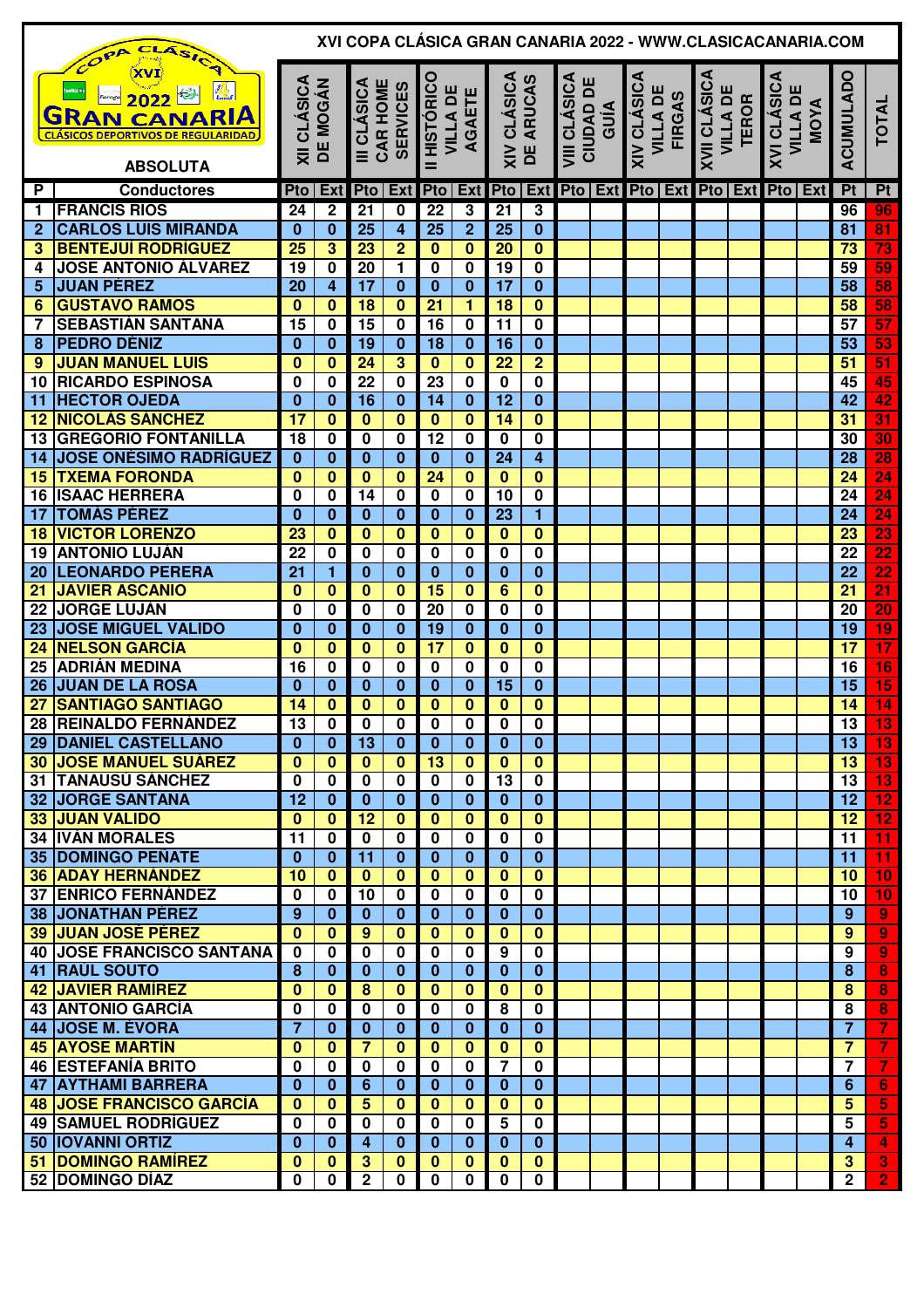|                   | CLASICA<br>COPA                                                                                                                                                               |                                 |          |                                            |             |                                          |             |                                 |                         |                                                 |  |                                                        |  |                                                        |  |                                             | XVI COPA CLASICA GRAN CANARIA 2022 - WWW.CLASICACANARIA.COM |                 |                          |
|-------------------|-------------------------------------------------------------------------------------------------------------------------------------------------------------------------------|---------------------------------|----------|--------------------------------------------|-------------|------------------------------------------|-------------|---------------------------------|-------------------------|-------------------------------------------------|--|--------------------------------------------------------|--|--------------------------------------------------------|--|---------------------------------------------|-------------------------------------------------------------|-----------------|--------------------------|
|                   | <b>XVI</b><br>القراري<br>كەنسىيە<br>fanfilot@r<br>KB.<br>2022<br>Faroga<br><b>RAN CANARIA</b><br>G<br><b>CLÁSICOS DEPORTIVOS DE REGULARIDAD</b><br><b>TROFEO BICICLOMETRO</b> | <b>XII CLÁSICA<br/>DE MOGÁN</b> |          | CAR HOME<br>III CLÁSICA<br><b>SERVICES</b> |             | <b>HISTÓRICO</b><br><b>VILLA DE</b><br>= | AGAETE      | <b>XIV CLÁSICA</b><br>DE ARUCAS |                         | <b>VIII CLÁSICA</b><br><b>CIUDAD DE</b><br>GUÍA |  | <b>XIV CLÁSICA</b><br><b>VILLA DE</b><br><b>FIRGAS</b> |  | <b>XVII CLÁSICA</b><br><b>VILLA DE</b><br><b>TEROR</b> |  | XVI CLÁSICA                                 | <b>VILLA DE</b><br>MOYA<br><b>MOY</b>                       | ACUMULADO       | <b>TOTAL</b>             |
| P                 | <b>Navegantes</b>                                                                                                                                                             | Pto                             | Ext      | <b>Pto</b>                                 | <b>Ext</b>  | Pto                                      | Ext         | <b>Pto</b>                      |                         |                                                 |  |                                                        |  |                                                        |  | Ext Pto   Ext Pto   Ext Pto   Ext Pto   Ext |                                                             | P <sub>t</sub>  | Pt                       |
| 1                 | <b>EDUARD RIOS</b>                                                                                                                                                            | 25                              | 0        | 24                                         | $\mathbf 0$ | 25                                       | $\mathbf 0$ | 24                              | 0                       |                                                 |  |                                                        |  |                                                        |  |                                             |                                                             | 98              | 98                       |
| $\mathbf{2}$      | ÁLVARO PÉREZ-BENAVIDES                                                                                                                                                        | 22                              | 0        | 23                                         | 0           | 21                                       | $\bf{0}$    | 23                              | $\bf{0}$                |                                                 |  |                                                        |  |                                                        |  |                                             |                                                             | 89              | $\frac{89}{67}$          |
| 3                 | <b>BRISEIDA RAMOS</b>                                                                                                                                                         | $\bf{0}$                        | $\bf{0}$ | $\overline{21}$                            | $\bf{0}$    | 24                                       | $\bf{0}$    | 22                              | $\overline{\mathbf{0}}$ |                                                 |  |                                                        |  |                                                        |  |                                             |                                                             | 67              |                          |
| 4                 | <b>PAULA DÉNIZ</b>                                                                                                                                                            | $\bf{0}$                        | 0        | 22                                         | 0           | 23                                       | 0           | 20                              | 0                       |                                                 |  |                                                        |  |                                                        |  |                                             |                                                             | 65              | 65                       |
| 5                 | <b>AYRTON PÉREZ</b>                                                                                                                                                           | 23                              | 0        | 20                                         | $\bf{0}$    | $\bf{0}$                                 | $\bf{0}$    | 21                              | $\bf{0}$                |                                                 |  |                                                        |  |                                                        |  |                                             |                                                             | 64              | 64                       |
| 6                 | <b>FERNANDO PÉREZ</b>                                                                                                                                                         | $\bf{0}$                        | $\bf{0}$ | 25                                         | $\bf{0}$    | $\mathbf{0}$                             | $\bf{0}$    | 25                              | $\bf{0}$                |                                                 |  |                                                        |  |                                                        |  |                                             |                                                             | 50              | 50                       |
|                   | <b>JONAY LÓPEZ</b>                                                                                                                                                            | 0                               | 0        | 20                                         | 0           | $\mathbf 0$                              | 0           | 18                              | 0                       |                                                 |  |                                                        |  |                                                        |  |                                             |                                                             | 38              | $\overline{38}$          |
| 8                 | <b>PABLO PÉREZ</b>                                                                                                                                                            | 24                              | $\bf{0}$ | $\bf{0}$                                   | $\bf{0}$    | $\bf{0}$                                 | $\bf{0}$    | $\bf{0}$                        | $\bf{0}$                |                                                 |  |                                                        |  |                                                        |  |                                             |                                                             | 24              | $\overline{24}$          |
| 9                 | <b>AZAHARA DELGADO</b>                                                                                                                                                        | $\bf{0}$                        | $\bf{0}$ | $\bf{0}$                                   | 0           | 22                                       | $\bf{0}$    | $\bf{0}$                        | $\bf{0}$                |                                                 |  |                                                        |  |                                                        |  |                                             |                                                             | 22              | $\overline{22}$          |
| 10                | <b>JOSE MARÍA EMPERADOR</b>                                                                                                                                                   | 21                              | 0        | $\bf{0}$                                   | 0           | $\bf{0}$                                 | $\bf{0}$    | 0                               | 0                       |                                                 |  |                                                        |  |                                                        |  |                                             |                                                             | 21              | $\overline{21}$          |
| 11                | <b>AARÓN REYES</b>                                                                                                                                                            | 20                              | $\bf{0}$ | $\bf{0}$                                   | $\bf{0}$    | $\bf{0}$                                 | $\bf{0}$    | $\bf{0}$                        | $\bf{0}$                |                                                 |  |                                                        |  |                                                        |  |                                             |                                                             | 20              | $\overline{20}$          |
| $12 \overline{ }$ | <b>KATE HULLSMAN</b>                                                                                                                                                          | $\bf{0}$                        | $\bf{0}$ | $\bf{0}$                                   | $\bf{0}$    | 20                                       | $\bf{0}$    | $\bf{0}$                        | $\bf{0}$                |                                                 |  |                                                        |  |                                                        |  |                                             |                                                             | 20              | 20                       |
| 13                | <b>JUAN Mª BRITO</b>                                                                                                                                                          | 19                              | 0        | $\bf{0}$                                   | 0           | $\bf{0}$                                 | $\mathbf 0$ | $\bf{0}$                        | 0                       |                                                 |  |                                                        |  |                                                        |  |                                             |                                                             | 19              | $\overline{19}$          |
| 14                | <b>RAYCO GARRIGA</b>                                                                                                                                                          | $\bf{0}$                        | $\bf{0}$ | $\bf{0}$                                   | $\bf{0}$    | $\bf{0}$                                 | $\bf{0}$    | 19                              | $\bf{0}$                |                                                 |  |                                                        |  |                                                        |  |                                             |                                                             | 19              | $\overline{19}$          |
| 15                | <b>DANIEL SOUTO</b>                                                                                                                                                           | 18                              | $\bf{0}$ | $\bf{0}$                                   | $\bf{0}$    | $\mathbf{0}$                             | $\bf{0}$    | $\bf{0}$                        | $\bf{0}$                |                                                 |  |                                                        |  |                                                        |  |                                             |                                                             | $\overline{18}$ | $\overline{18}$          |
| 16                | <b>JOSE M. SOUTO</b>                                                                                                                                                          | 17                              | 0        | $\bf{0}$                                   | 0           | $\bf{0}$                                 | 0           | $\bf{0}$                        | 0                       |                                                 |  |                                                        |  |                                                        |  |                                             |                                                             | 17              |                          |
| 17                | <b>JAVIER TORRES</b>                                                                                                                                                          | $\bf{0}$                        | $\bf{0}$ | 0                                          | $\bf{0}$    | $\bf{0}$                                 | $\bf{0}$    | 17                              | 0                       |                                                 |  |                                                        |  |                                                        |  |                                             |                                                             | 17              | $\overline{\mathbf{17}}$ |
| 18                | <b>MIRIAM GONZÁLEZ</b>                                                                                                                                                        | $\bf{0}$                        | $\bf{0}$ | 0                                          | $\bf{0}$    | $\bf{0}$                                 | $\bf{0}$    | 16                              | $\bf{0}$                |                                                 |  |                                                        |  |                                                        |  |                                             |                                                             | 16              | 16                       |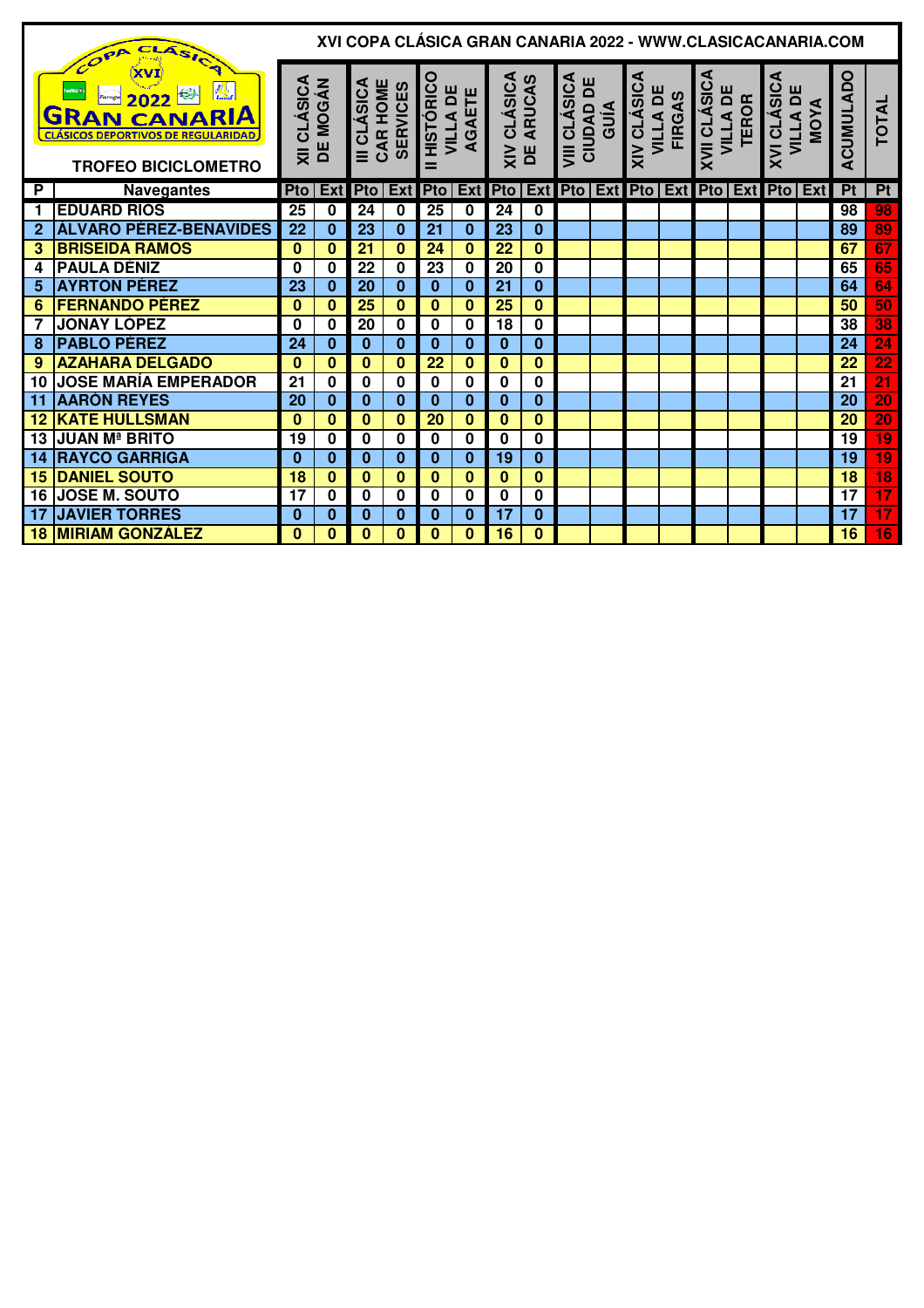|             | CLASICA<br>COPA                                                                                                                                  |          |                                 |                         |                 |                                   |                        |                                  |          |                                   |                    |                           |                     |                           | XVI COPA CLASICA GRAN CANARIA 2022 - WWW.CLASICACANARIA.COM                       |           |                      |                 |
|-------------|--------------------------------------------------------------------------------------------------------------------------------------------------|----------|---------------------------------|-------------------------|-----------------|-----------------------------------|------------------------|----------------------------------|----------|-----------------------------------|--------------------|---------------------------|---------------------|---------------------------|-----------------------------------------------------------------------------------|-----------|----------------------|-----------------|
|             | <b>TA</b><br>fanffot@r<br> <br>2022<br>Faroga<br><b>GRAN CANARIA</b><br><b>CLÁSICOS DEPORTIVOS DE REGULARIDAD.</b><br><b>TROFEO BICICLOMETRO</b> |          | <b>CLÁSICA</b><br>E MOGÁN<br>DE | CAR HOME<br>III CLÁSICA | <b>SERVICES</b> | HISTÓRICO<br><b>VILLA DE</b><br>= | 쁜<br>AGAE <sup>-</sup> | <b>XIV CLÁSICA<br/>DE ARUCAS</b> |          | VIII CLÁSICA<br>CIUDAD DE<br>GUÍA | <b>XIV CLÁSICA</b> | VILLA DE<br><b>FIRGAS</b> | <b>XVII CLÁSICA</b> | <b>VILLA DE<br/>TEROR</b> | <b>XVI CLÁSICA</b><br><b>VILLA DE</b>                                             | ◀<br>MOY. | <b>CUMULADO</b><br>∢ | <b>TOTAL</b>    |
| <b>P</b>    | <b>Conductores</b>                                                                                                                               |          | $Pto$ Ext                       |                         |                 |                                   |                        |                                  |          |                                   |                    |                           |                     |                           | Pto   Ext   Pto   Ext   Pto   Ext   Pto   Ext   Pto   Ext   Pto   Ext   Pto   Ext |           | Pt                   | Pt              |
| $\mathbf 1$ | <b>FRANCIS RIOS</b>                                                                                                                              | 25       | 0                               | 24                      | 0               | 25                                | $\bf{0}$               | 24                               | 0        |                                   |                    |                           |                     |                           |                                                                                   |           | 98                   | 98              |
| $\mathbf 2$ | <b>JOSE ANTONIO ÁLVAREZ</b>                                                                                                                      | 22       | $\bf{0}$                        | 23                      | 0               | $\bf{0}$                          | $\bf{0}$               | 23                               | $\bf{0}$ |                                   |                    |                           |                     |                           |                                                                                   |           | 68                   | 68              |
| 3           | <b>GUSTAVO RAMOS</b>                                                                                                                             | $\bf{0}$ | 0                               | 21                      | $\bf{0}$        | 24                                | $\bf{0}$               | 22                               | $\bf{0}$ |                                   |                    |                           |                     |                           |                                                                                   |           | 67                   | 67              |
| 4           | <b>PEDRO DÉNIZ</b>                                                                                                                               | 0        | 0                               | 22                      | 0               | 23                                | 0                      | 20                               | 0        |                                   |                    |                           |                     |                           |                                                                                   |           | 65                   | 65              |
| 5           | <b>JUAN PÉREZ</b>                                                                                                                                | 23       | 0                               | 20                      | $\bf{0}$        | $\bf{0}$                          | $\bf{0}$               | 21                               | $\bf{0}$ |                                   |                    |                           |                     |                           |                                                                                   |           | 64                   | 64              |
| 6           | <b>JUAN MANUEL LUIS</b>                                                                                                                          | $\bf{0}$ | $\bf{0}$                        | 25                      | 0               | $\mathbf{0}$                      | $\bf{0}$               | 25                               | $\bf{0}$ |                                   |                    |                           |                     |                           |                                                                                   |           | 50                   | 50              |
| 7           | <b>GREGORIO FONTANILLA</b>                                                                                                                       | 21       | 0                               | $\bf{0}$                | 0               | 20                                | $\bf{0}$               | $\bf{0}$                         | 0        |                                   |                    |                           |                     |                           |                                                                                   |           | 41                   | 41              |
| 8           | <b>JAVIER ASCANIO</b>                                                                                                                            | $\bf{0}$ | $\bf{0}$                        | $\bf{0}$                | $\bf{0}$        | 21                                | $\bf{0}$               | 16                               | $\bf{0}$ |                                   |                    |                           |                     |                           |                                                                                   |           | 37                   | 37              |
| 9           | <b>ISAAC HERRERA</b>                                                                                                                             | $\bf{0}$ | 0                               | 19                      | 0               | $\bf{0}$                          | $\bf{0}$               | 18                               | $\bf{0}$ |                                   |                    |                           |                     |                           |                                                                                   |           | 37                   | $\overline{37}$ |
| 10          | <b>VICTOR LORENZO</b>                                                                                                                            | 24       | 0                               | $\bf{0}$                | 0               | $\bf{0}$                          | $\bf{0}$               | 0                                | 0        |                                   |                    |                           |                     |                           |                                                                                   |           | 24                   | 24              |
| 11          | <b>NELSON GARCÍA</b>                                                                                                                             | $\bf{0}$ | $\bf{0}$                        | $\bf{0}$                | $\bf{0}$        | 22                                | $\mathbf{0}$           | $\bf{0}$                         | $\bf{0}$ |                                   |                    |                           |                     |                           |                                                                                   |           | 22                   | $\overline{22}$ |
| 12          | <b>JORGE SANTANA</b>                                                                                                                             | 20       | $\bf{0}$                        | $\bf{0}$                | $\bf{0}$        | $\mathbf{0}$                      | $\bf{0}$               | $\bf{0}$                         | $\bf{0}$ |                                   |                    |                           |                     |                           |                                                                                   |           | 20                   | $\overline{20}$ |
| 13          | <b>IVÁN SANTANA</b>                                                                                                                              | 19       | 0                               | 0                       | 0               | $\bf{0}$                          | $\bf{0}$               | 0                                | 0        |                                   |                    |                           |                     |                           |                                                                                   |           | 19                   | 19              |
| 14          | <b>TANAUSÚ SÁNCHEZ</b>                                                                                                                           | 0        | $\bf{0}$                        | $\Omega$                | $\bf{0}$        | $\Omega$                          | $\bf{0}$               | 19                               | $\bf{0}$ |                                   |                    |                           |                     |                           |                                                                                   |           | 19                   | 19              |
| 15          | <b>RAÚL SOUTO</b>                                                                                                                                | 18       | 0                               | 0                       | $\bf{0}$        | $\bf{0}$                          | $\mathbf{0}$           | $\bf{0}$                         | $\bf{0}$ |                                   |                    |                           |                     |                           |                                                                                   |           | 18                   | 18              |
| 16          | <b>JOSE M. ÉVORA</b>                                                                                                                             | 17       | 0                               | 0                       | 0               | 0                                 | 0                      | 0                                | 0        |                                   |                    |                           |                     |                           |                                                                                   |           | 17                   | $\overline{17}$ |
| 17          | <b>ESTEFANÍA BRITO</b>                                                                                                                           | $\bf{0}$ | $\bf{0}$                        | 0                       | $\bf{0}$        | $\bf{0}$                          | $\bf{0}$               | $\overline{17}$                  | 0        |                                   |                    |                           |                     |                           |                                                                                   |           | 17                   | $\overline{17}$ |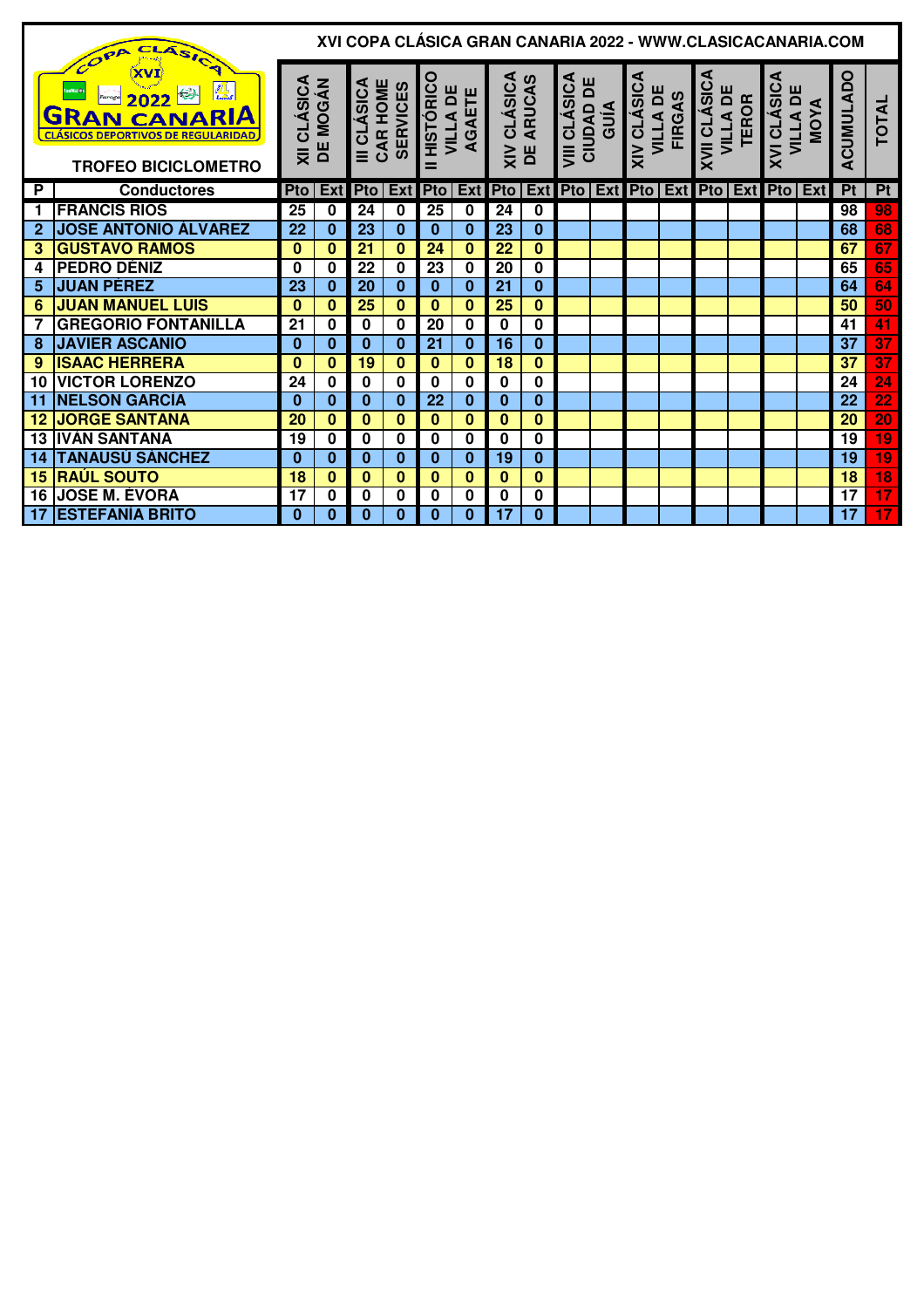|              | XVI COPA CLÁSICA GRAN CANARIA 2022 - WWW.CLASICACANARIA.COM<br>CLASICA<br>COPA<br>XVI                               |                                 |          |                                            |              |                                 |              |                          |                         |                                   |  |                                                        |  |                                            |                           |             |                         |                 |                          |
|--------------|---------------------------------------------------------------------------------------------------------------------|---------------------------------|----------|--------------------------------------------|--------------|---------------------------------|--------------|--------------------------|-------------------------|-----------------------------------|--|--------------------------------------------------------|--|--------------------------------------------|---------------------------|-------------|-------------------------|-----------------|--------------------------|
|              | <b>ALL</b><br>2022<br><b>GRAN CANARIA</b><br><b>CLÁSICOS DEPORTIVOS DE REGULARIDAD</b><br><b>TROFEO SIN EQUIPOS</b> | <b>XII CLÁSICA<br/>DE MOGÁN</b> |          | III CLÁSICA<br>CAR HOME<br><b>SERVICES</b> |              | HISTÓRICO<br>VILLA DE<br>AGAETE |              | XIV CLÁSICA<br>DE ARUCAS |                         | VIII CLÁSICA<br>CIUDAD DE<br>GUÍA |  | <b>XIV CLÁSICA</b><br><b>VILLA DE</b><br><b>FIRGAS</b> |  | <b>XVII CLÁSICA</b>                        | <b>VILLA DE<br/>TEROR</b> | XVI CLÁSICA | <b>VILLA DE</b><br>MOYA | ACUMULADO       | <b>TOTAL</b>             |
| P            | <b>Navegantes</b>                                                                                                   | <b>Pto</b>                      |          |                                            |              | Ext Pto   Ext Pto   Ext Pto     |              |                          |                         |                                   |  |                                                        |  | <b>Ext Pto Ext Pto Ext Pto Ext Pto Ext</b> |                           |             |                         | P <sub>t</sub>  | Pt                       |
| 1            | <b>SANTIAGO SARMIENTO</b>                                                                                           | 23                              | $\bf{0}$ | $\overline{24}$                            | $\mathbf{0}$ | 25                              | $\mathbf 0$  | 23                       | $\mathbf 0$             |                                   |  |                                                        |  |                                            |                           |             |                         | 95              | 95                       |
| $\mathbf{2}$ | <b>VERÓNICA CAZORLA</b>                                                                                             | $\Omega$                        | $\bf{0}$ | 25                                         | $\bf{0}$     | 24                              | $\bf{0}$     | 24                       | $\bf{0}$                |                                   |  |                                                        |  |                                            |                           |             |                         | 73              | $\overline{73}$          |
| 3            | <b>TERESA BÁEZ</b>                                                                                                  | 25                              | $\bf{0}$ | $\bf{0}$                                   | $\bf{0}$     | $\mathbf{0}$                    | $\bf{0}$     | $\mathbf{0}$             | $\bf{0}$                |                                   |  |                                                        |  |                                            |                           |             |                         | 25              | 25                       |
| 4            | <b>GONZALO RAMÍREZ</b>                                                                                              | 0                               | 0        | 0                                          | 0            | 0                               | 0            | 25                       | 0                       |                                   |  |                                                        |  |                                            |                           |             |                         | 25              | 25                       |
| 5            | <b>JOSÉ LUIS GUERRA</b>                                                                                             | 24                              | $\bf{0}$ | $\bf{0}$                                   | $\bf{0}$     | $\bf{0}$                        | $\bf{0}$     | $\bf{0}$                 | 0                       |                                   |  |                                                        |  |                                            |                           |             |                         | 24              | $\overline{24}$          |
| 6            | <b>JONATHAN GONZÁLEZ</b>                                                                                            | $\bf{0}$                        | $\bf{0}$ | 23                                         | $\bf{0}$     | $\bf{0}$                        | $\bf{0}$     | $\bf{0}$                 | $\mathbf{0}$            |                                   |  |                                                        |  |                                            |                           |             |                         | 23              | 23                       |
|              | <b>JESÚS MANUEL CERPA</b>                                                                                           | 0                               | 0        | $\mathbf 0$                                | $\bf{0}$     | 23                              | $\mathbf 0$  | $\mathbf 0$              | $\overline{\mathbf{0}}$ |                                   |  |                                                        |  |                                            |                           |             |                         | 23              | $\overline{23}$          |
| 8            | <b>JOSÉ LUIS GARCÍA</b>                                                                                             | 22                              | $\bf{0}$ | $\bf{0}$                                   | $\bf{0}$     | $\bf{0}$                        | $\mathbf{0}$ | $\bf{0}$                 | $\bf{0}$                |                                   |  |                                                        |  |                                            |                           |             |                         | 22              | $\overline{22}$          |
| 9            | <b>BORJA VALIDO</b>                                                                                                 | $\bf{0}$                        | $\bf{0}$ | $\overline{22}$                            | $\bf{0}$     | $\bf{0}$                        | $\bf{0}$     | 0                        | $\bf{0}$                |                                   |  |                                                        |  |                                            |                           |             |                         | $\overline{22}$ | $\overline{22}$          |
| 10           | <b>RUBÉN SANTANA</b>                                                                                                | 0                               | 0        | 0                                          | $\bf{0}$     | $\bf{0}$                        | $\bf{0}$     | 22                       | 0                       |                                   |  |                                                        |  |                                            |                           |             |                         | 22              | 22                       |
| 11           | <b>RICARDO SULZER</b>                                                                                               | 21                              | $\bf{0}$ | $\bf{0}$                                   | $\bf{0}$     | $\bf{0}$                        | $\bf{0}$     | $\bf{0}$                 | $\bf{0}$                |                                   |  |                                                        |  |                                            |                           |             |                         | 21              | $\overline{21}$          |
| 12           | <b>ROMÁS HUERTAS</b>                                                                                                | $\bf{0}$                        | $\bf{0}$ | 21                                         | $\bf{0}$     | $\Omega$                        | $\bf{0}$     | $\bf{0}$                 | 0                       |                                   |  |                                                        |  |                                            |                           |             |                         | 21              | $\overline{21}$          |
| 13           | <b>DANIEL GARCÍA</b>                                                                                                | 0                               | 0        | 0                                          | $\bf{0}$     | 0                               | 0            | 21                       | 0                       |                                   |  |                                                        |  |                                            |                           |             |                         | 21              | $\overline{21}$          |
| 14           | <b>OLIVER ALONSO</b>                                                                                                | 20                              | $\bf{0}$ | $\bf{0}$                                   | $\bf{0}$     | $\bf{0}$                        | $\bf{0}$     | $\bf{0}$                 | $\overline{\mathbf{0}}$ |                                   |  |                                                        |  |                                            |                           |             |                         | 20              | $\overline{20}$          |
| 15           | <b>SONIA CAZZAMIGA</b>                                                                                              | $\bf{0}$                        | $\bf{0}$ | 20                                         | $\bf{0}$     | $\bf{0}$                        | $\bf{0}$     | $\bf{0}$                 | 0                       |                                   |  |                                                        |  |                                            |                           |             |                         | 20              | 20                       |
| 16           | <b>NAIRA SUÁREZ</b>                                                                                                 | 0                               | $\bf{0}$ | $\bf{0}$                                   | $\bf{0}$     | $\bf{0}$                        | $\mathbf 0$  | 20                       | 0                       |                                   |  |                                                        |  |                                            |                           |             |                         | 20              | 20                       |
| 17           | <b>FRANCISCO LEPE</b>                                                                                               | $\bf{0}$                        | $\bf{0}$ | 19                                         | $\bf{0}$     | $\bf{0}$                        | $\bf{0}$     | $\bf{0}$                 | $\bf{0}$                |                                   |  |                                                        |  |                                            |                           |             |                         | 19              | 19                       |
| 18           | <b>JENNIFER TRUJILLO</b>                                                                                            | $\bf{0}$                        | $\bf{0}$ | 18                                         | $\bf{0}$     | $\bf{0}$                        | $\bf{0}$     | $\bf{0}$                 | $\bf{0}$                |                                   |  |                                                        |  |                                            |                           |             |                         | 18              | 18                       |
| 19           | <b>IVÁN RODRÍGUEZ</b>                                                                                               | 0                               | 0        | 17                                         | $\bf{0}$     | 0                               | $\bf{0}$     | $\bf{0}$                 | 0                       |                                   |  |                                                        |  |                                            |                           |             |                         | 17              | $\overline{\mathbf{17}}$ |
| 20           | <b>NICOLÁS CASTELLANO</b>                                                                                           | $\Omega$                        | $\bf{0}$ | 16                                         | $\bf{0}$     | $\bf{0}$                        | $\bf{0}$     | 0                        | $\bf{0}$                |                                   |  |                                                        |  |                                            |                           |             |                         | 16              | 16                       |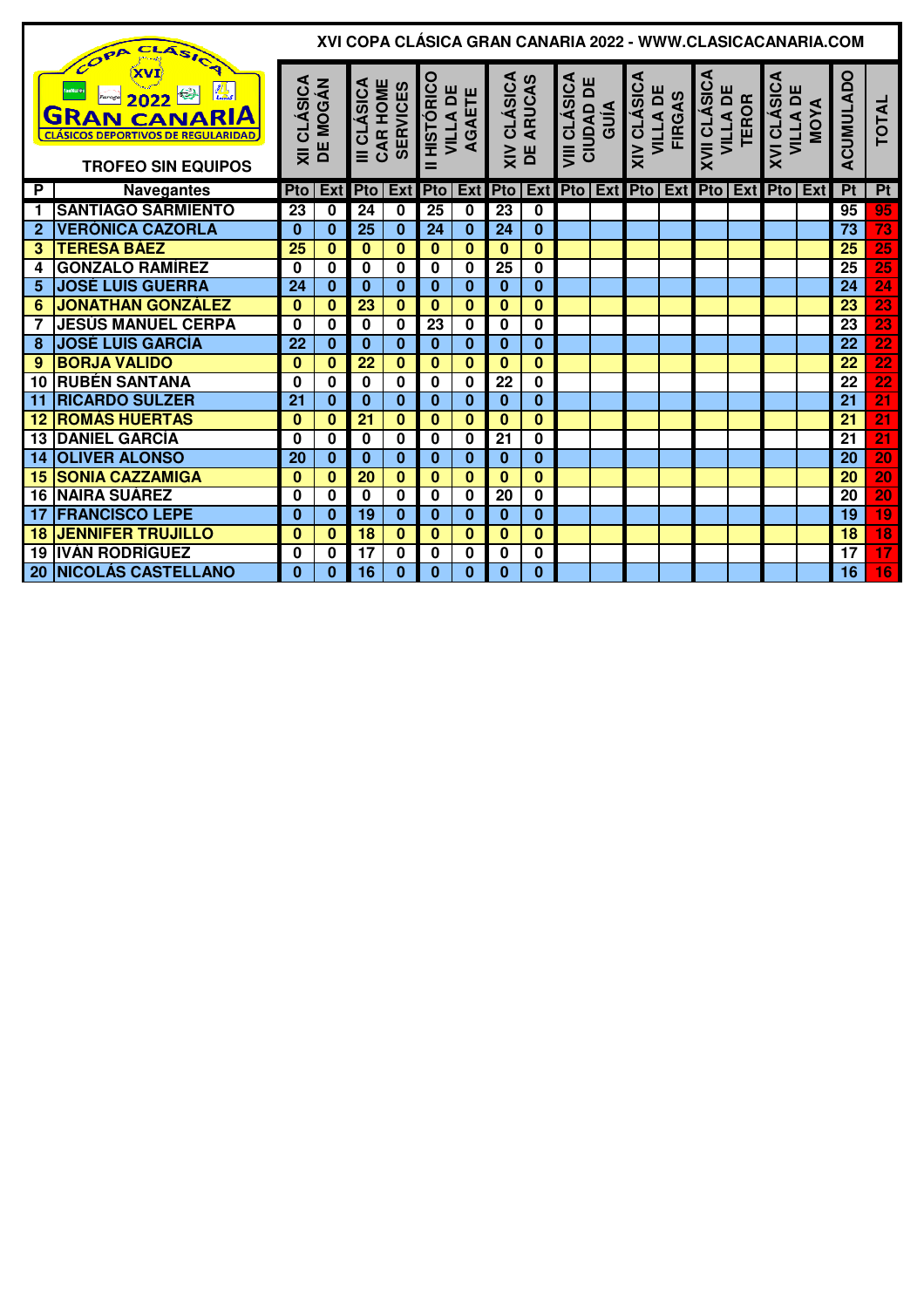|                | CLASICA<br>COPA                                                                                                            |                                           |                                |                         |                 |                 |                    |                          |                         |                                   | XVI COPA CLÁSICA GRAN CANARIA 2022 - WWW.CLASICACANARIA.COM                         |               |                     |                          |             |                                       |                 |                       |
|----------------|----------------------------------------------------------------------------------------------------------------------------|-------------------------------------------|--------------------------------|-------------------------|-----------------|-----------------|--------------------|--------------------------|-------------------------|-----------------------------------|-------------------------------------------------------------------------------------|---------------|---------------------|--------------------------|-------------|---------------------------------------|-----------------|-----------------------|
|                | XVI<br>fanfifot@r<br>2022<br><b>GRAN CANARIA</b><br><b>CLÁSICOS DEPORTIVOS DE REGULARIDAD</b><br><b>TROFEO SIN EQUIPOS</b> | <b>CLÁSICA</b><br>$\overline{\mathsf{x}}$ | <b>MOGÁN</b><br>$\overline{a}$ | III CLÁSICA<br>CAR HOME | <b>SERVICES</b> | HISTÓRICO<br>=  | VILLA DE<br>AGAETE | XIV CLÁSICA<br>DE ARUCAS |                         | VIII CLÁSICA<br>CIUDAD DE<br>GUÍA | <b>XIV CLÁSICA</b><br><b>VILLA DE</b>                                               | <b>FIRGAS</b> | <b>XVII CLÁSICA</b> | VILLA DE<br><b>TEROR</b> | XVI CLÁSICA | <b>VILLA DE</b><br>MOYA<br><b>MOY</b> | ACUMULADO       | <b>TOTAL</b>          |
| P              | <b>Conductores</b>                                                                                                         | <b>Pto</b>                                |                                |                         |                 |                 |                    |                          |                         |                                   | Ext Pto   Ext Pto   Ext Pto   Ext Pto   Ext Pto   Ext Pto   Ext Pto   Ext Pto   Ext |               |                     |                          |             |                                       | Pt              | Pt                    |
| 1              | <b>SEBASTÍAN SANTANA</b>                                                                                                   | 23                                        | 0                              | 24                      | $\mathbf 0$     | 25              | $\mathbf 0$        | 23                       | 0                       |                                   |                                                                                     |               |                     |                          |             |                                       | 95              | 95                    |
| $\overline{2}$ | <b>NICOLÁS SÁNCHEZ</b>                                                                                                     | 25                                        | $\bf{0}$                       | $\bf{0}$                | $\bf{0}$        | $\bf{0}$        | $\bf{0}$           | 25                       | $\mathbf{0}$            |                                   |                                                                                     |               |                     |                          |             |                                       | 50              | 50                    |
| 3              | <b>HECTOR OJEDA</b>                                                                                                        | $\bf{0}$                                  | $\overline{\mathbf{0}}$        | $\overline{25}$         | $\bf{0}$        | $\bf{0}$        | $\bf{0}$           | 24                       | $\overline{\mathbf{0}}$ |                                   |                                                                                     |               |                     |                          |             |                                       | 49              | 49                    |
| 4              | <b>JONATHAN PÉREZ</b>                                                                                                      | 20                                        | 0                              | 0                       | 0               | 24              | 0                  | $\bf{0}$                 | 0                       |                                   |                                                                                     |               |                     |                          |             |                                       | 44              | 44                    |
| 5              | <b>ADRIÁN MEDINA</b>                                                                                                       | 24                                        | $\bf{0}$                       | $\bf{0}$                | $\bf{0}$        | $\bf{0}$        | $\bf{0}$           | $\bf{0}$                 | $\bf{0}$                |                                   |                                                                                     |               |                     |                          |             |                                       | 24              | $\overline{24}$       |
| 6              | <b>DANIEL CASTELLANO</b>                                                                                                   | $\bf{0}$                                  | $\bf{0}$                       | 23                      | $\bf{0}$        | $\bf{0}$        | $\bf{0}$           | 0                        | $\mathbf{0}$            |                                   |                                                                                     |               |                     |                          |             |                                       | 23              | 23                    |
|                | <b>JOSE MANUEL SUÁREZ</b>                                                                                                  | 0                                         | $\overline{\mathbf{0}}$        | $\mathbf 0$             | $\bf{0}$        | $\overline{23}$ | $\mathbf 0$        | $\bf{0}$                 | $\overline{\mathbf{0}}$ |                                   |                                                                                     |               |                     |                          |             |                                       | 23              | $\overline{{\bf 23}}$ |
| 8              | <b>REINALDO FERNÁNDEZ</b>                                                                                                  | 22                                        | $\bf{0}$                       | $\bf{0}$                | $\bf{0}$        | $\bf{0}$        | $\bf{0}$           | $\bf{0}$                 | 0                       |                                   |                                                                                     |               |                     |                          |             |                                       | 22              | $\overline{22}$       |
| 9              | <b>JUAN VALIDO</b>                                                                                                         | $\bf{0}$                                  | $\bf{0}$                       | 22                      | $\Omega$        | $\bf{0}$        | $\mathbf{0}$       | 0                        | 0                       |                                   |                                                                                     |               |                     |                          |             |                                       | 22              | 22                    |
| 10             | <b>JOSE FRANCISCO SANTANA</b>                                                                                              | $\bf{0}$                                  | 0                              | $\bf{0}$                | $\bf{0}$        | $\bf{0}$        | 0                  | 22                       | 0                       |                                   |                                                                                     |               |                     |                          |             |                                       | 22              | $\overline{22}$       |
| 11             | <b>ADAY HERNÁNDEZ</b>                                                                                                      | 21                                        | $\bf{0}$                       | $\bf{0}$                | $\bf{0}$        | $\bf{0}$        | $\bf{0}$           | $\bf{0}$                 | $\bf{0}$                |                                   |                                                                                     |               |                     |                          |             |                                       | 21              | $\overline{21}$       |
| 12             | <b>DOMINGO PEÑATE</b>                                                                                                      | $\bf{0}$                                  | $\bf{0}$                       | 21                      | $\bf{0}$        | $\bf{0}$        | $\bf{0}$           | $\bf{0}$                 | $\bf{0}$                |                                   |                                                                                     |               |                     |                          |             |                                       | 21              | $\overline{21}$       |
| 13             | <b>ANTONIO GARCÍA</b>                                                                                                      | 0                                         | 0                              | 0                       | $\bf{0}$        | 0               | 0                  | 21                       | 0                       |                                   |                                                                                     |               |                     |                          |             |                                       | 21              | $\overline{21}$       |
| -14            | <b>ENRICO FERNÁNDEZ</b>                                                                                                    | $\bf{0}$                                  | $\bf{0}$                       | 20                      | $\bf{0}$        | $\bf{0}$        | $\bf{0}$           | $\bf{0}$                 | $\bf{0}$                |                                   |                                                                                     |               |                     |                          |             |                                       | 20              | $\overline{20}$       |
| 15             | <b>SAMUEL RODRÍGUEZ</b>                                                                                                    | $\bf{0}$                                  | $\bf{0}$                       | $\bf{0}$                | $\bf{0}$        | $\bf{0}$        | $\bf{0}$           | 20                       | 0                       |                                   |                                                                                     |               |                     |                          |             |                                       | 20              | $\overline{20}$       |
| 16             | <b>JUAN JOSÉ PÉREZ</b>                                                                                                     | 0                                         | $\bf{0}$                       | 19                      | $\bf{0}$        | 0               | 0                  | $\bf{0}$                 | $\overline{\mathbf{0}}$ |                                   |                                                                                     |               |                     |                          |             |                                       | $\overline{19}$ | $\overline{19}$       |
| 17             | <b>JAVIER RAMÍREZ</b>                                                                                                      | $\bf{0}$                                  | $\bf{0}$                       | 18                      | $\bf{0}$        | $\bf{0}$        | $\bf{0}$           | $\bf{0}$                 | $\bf{0}$                |                                   |                                                                                     |               |                     |                          |             |                                       | 18              | $\overline{18}$       |
| 18             | <b>AYOSE MARTIN</b>                                                                                                        | $\bf{0}$                                  | $\bf{0}$                       | 17                      | $\bf{0}$        | $\bf{0}$        | $\bf{0}$           | 0                        | 0                       |                                   |                                                                                     |               |                     |                          |             |                                       | 17              | $\overline{17}$       |
| 19             | IAYTHAMI BARRERA                                                                                                           | 0                                         | 0                              | 16                      | $\bf{0}$        | 0               | $\bf{0}$           | $\bf{0}$                 | 0                       |                                   |                                                                                     |               |                     |                          |             |                                       | 16              | $\overline{16}$       |
| 20             | <b>JOSE FRANCISCO GARCÍA</b>                                                                                               | $\Omega$                                  | $\Omega$                       | 15                      | $\bf{0}$        | $\bf{0}$        | $\bf{0}$           | 0                        | $\bf{0}$                |                                   |                                                                                     |               |                     |                          |             |                                       | 15              | $\overline{15}$       |